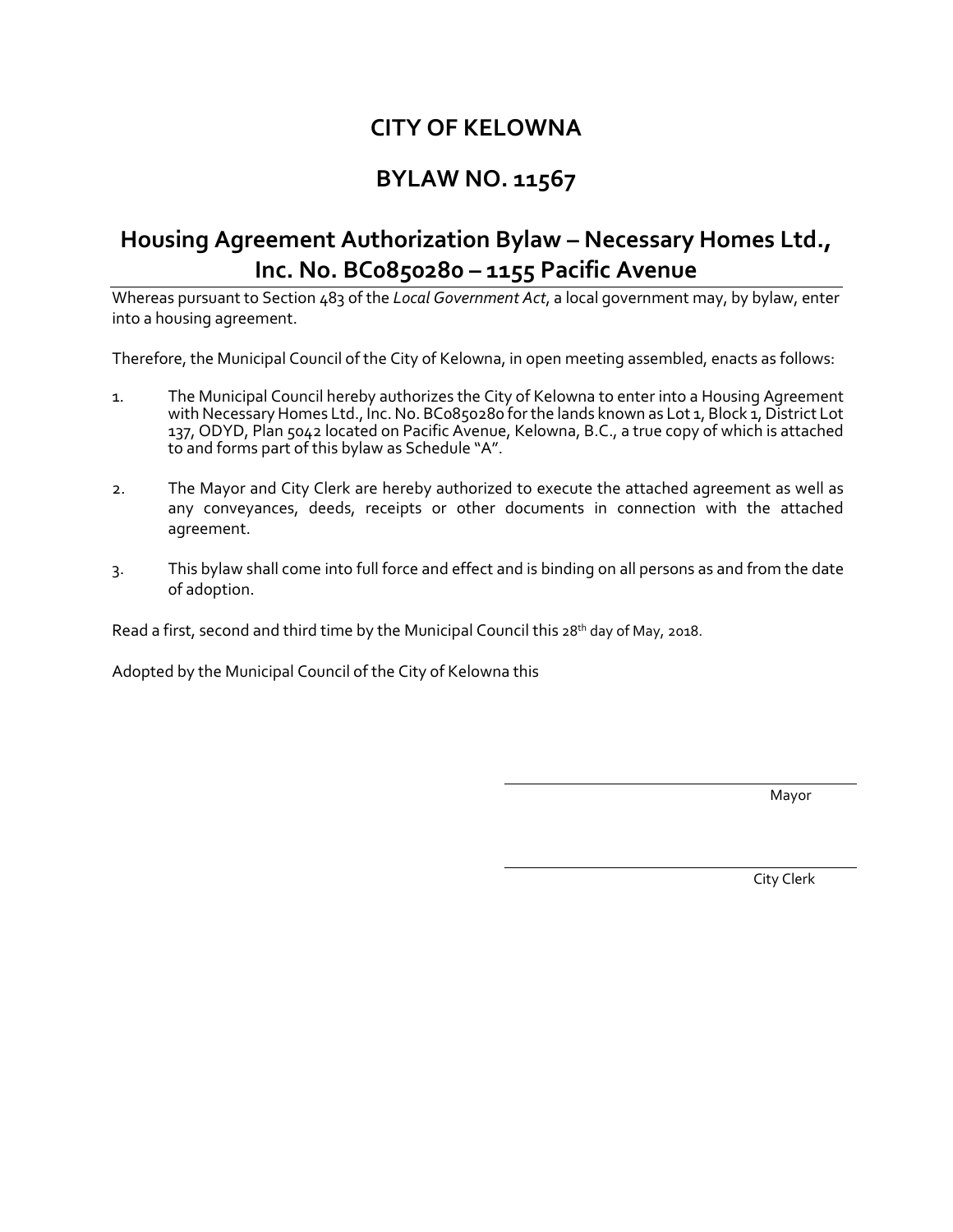## PURPOSE-BUILT RENTAL HOUSING AGREEMENT

THIS AGREEMENT dated for reference \_\_\_\_\_\_\_\_\_\_\_\_\_\_\_\_\_\_\_\_\_\_\_\_\_\_\_\_\_\_\_\_\_\_ affects: LEGAL DESCRIPTION OF PROPERTY SUBJECT TO THE AGREEMENT Lot A DL #131, ODYD, PL EPP 7648 ("Land") And is **BETWEEN:** Summerwood Retirement Resort Holding Corporation 1277 Gordon Drive, Kelowna, BC, V1Y 4W4 ("Owner")

### AND:

CITY OF KELOWNA, a local government incorporated pursuant to the Community Charter and having its offices at 1435 Water Street, Kelowna, B.C. V1Y 1J4

("City")

### **GIVEN THAT:**

- А. The Owner has applied to the City for rezoning of the Lands to permit the construction of a housing complex that will include purpose-built rental housing units, as defined in this Agreement, on certain lands more particularly described in this Agreement;
- The City may, pursuant to section 483 of the Local Government Act, enter into an agreement with an owner В. of land that includes terms and conditions regarding the occupancy, tenure, and availability of the housing units on the land or construction on land;
- C. The Owner and the City wish to enter into this Agreement to provide for purpose-built rental housing on the terms and conditions set out in this Agreement, and agree that this Agreement is a housing agreement under s. 483 of the Local Government Act; and
- The City has, by bylaw, authorized the execution of this Agreement and the Owner has duly authorized the D. execution of this Agreement;

This Agreement is evidence that in consideration of \$1.00 paid by the City to the Owner (the receipt of which is acknowledged by the Owner) and in consideration of the promises exchanged below, the City and Owner agree, as a housing agreement between the Owner and the City under s. 483 of the Local Government Act, as follows:

**ARTICLE 1** 

Page 1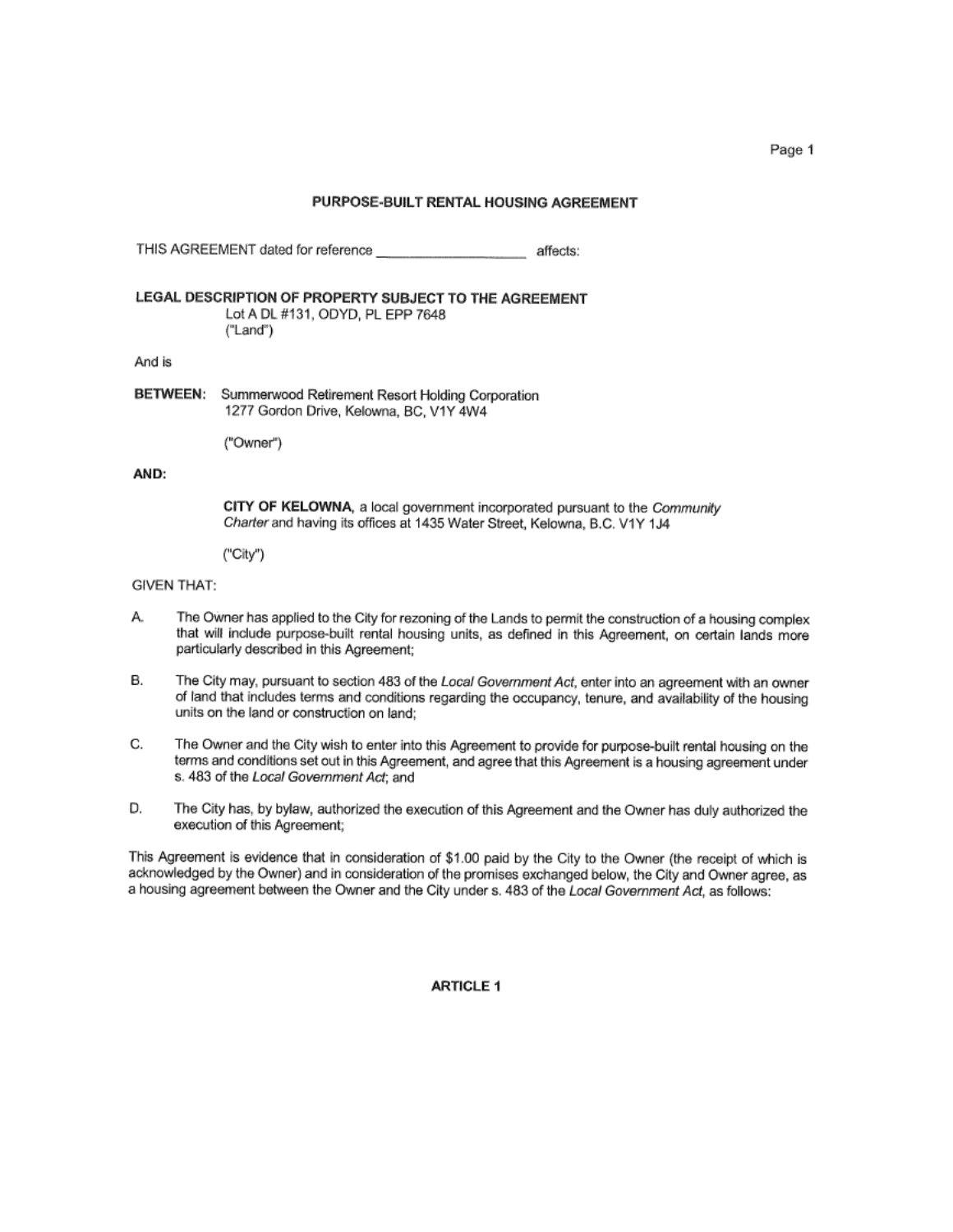Page 2

### **INTERPRETATION**

#### $1.1$ Definitions -

"Caregiver" means an individual who provides assistance with the performance of the personal functions and activities necessary for daily living that a person is unable to perform efficiently for himself or herself;

"City" means the City of Kelowna;

"Dwelling Unit" means accommodation providing sleeping rooms, washrooms, and no more than one kitchen, intended for domestic use, and used or intended to be used permanently or semi-permanently for a Household. This use does not include a room in a hotel or a motel.

"Household" means

- $(a)$ a person;
- $(b)$ two or more persons related by blood, marriage, or adoption; or associated through foster care, all living together in one dwelling unit as a single household using common cooking facilities;
- $(c)$ a group of not more than five persons, including boarders, who are not related by blood, marriage, or adoption, or associated through foster care, all living together in one dwelling unit as a single household using common cooking facilities; or
- $(d)$ a combination of (b) and (c), provided that the combined total does not include more than 3 persons unrelated by blood, marriage or adoption or associated through foster care; all living together in one dwelling unit as a single household using common cooking facilities.

In addition, a household may also include up to one Caregiver or nanny;

"Land" means the land described herein;

"LTO" means the Kamloops Land Title Office or its successor;

"Official Community Plan" means the City of Kelowna Official Community Plan Bylaw No. 10500, or its successor bylaw;

"Owner" means the registered owner of the Lands from time to time and any parcels into which the Lands are subdivided:

"Purpose-Built Rental Housing" means a Dwelling Unit that is intended to be used for rental housing; and

"Tenancy Agreement" means a tenancy agreement as defined in, and subject to, the Residential Tenancy Act.

#### $1.2$ Interpretation - In this Agreement:

reference to the singular includes a reference to the plural, and vice versa, unless the context (a) requires otherwise;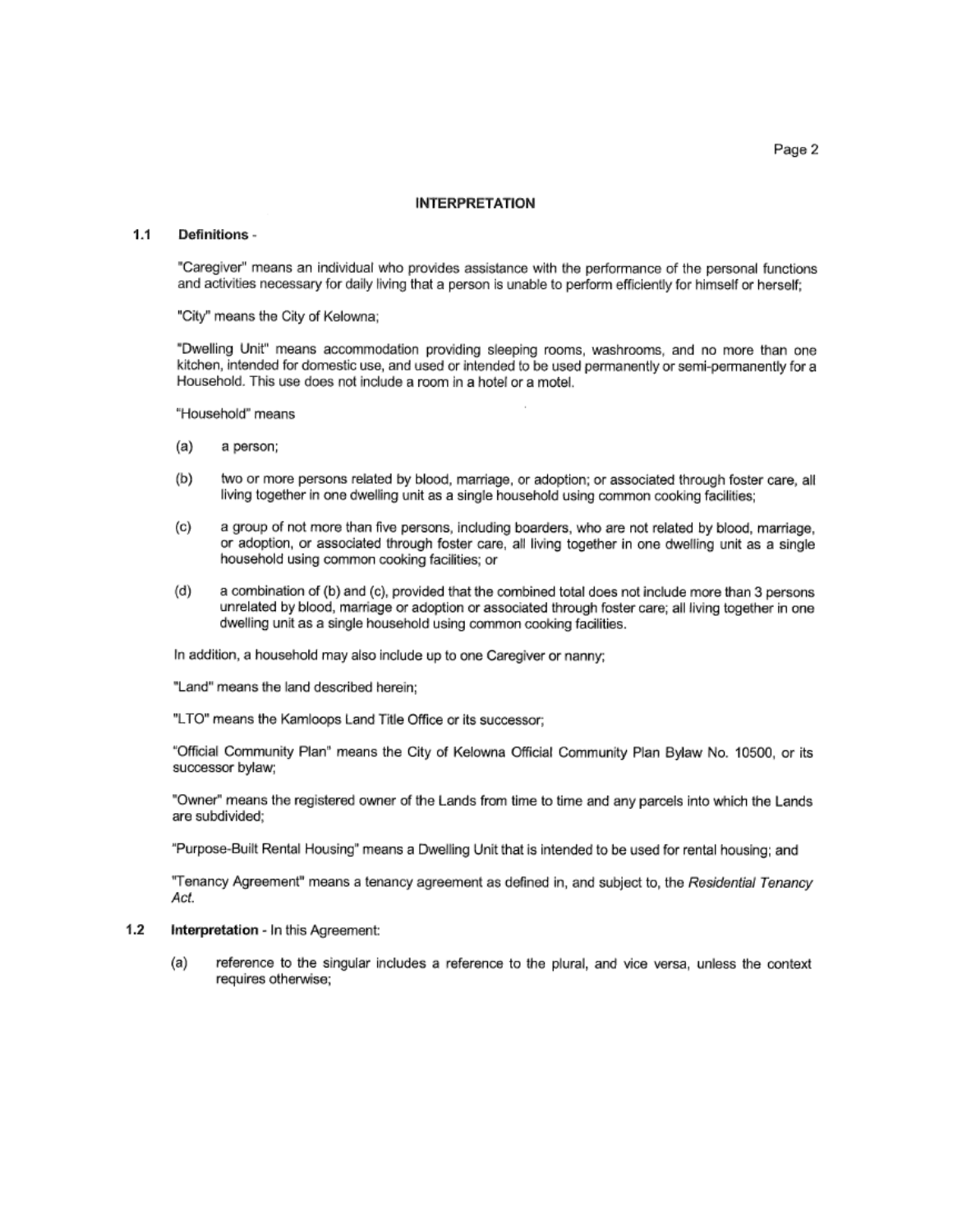- $(b)$ article and section headings have been inserted for ease of reference only and are not to be used in interpreting this Agreement;
- $(c)$ reference to a particular numbered section or article, or to a particular lettered Schedule, is a reference to the correspondingly numbered or lettered article, section or Schedule of this Agreement;
- $(d)$ if a word or expression is defined in this Agreement, other parts of speech and grammatical forms of the same word or expression have corresponding meanings;
- (e) the word "enactment" has the meaning given in the Interpretation Act on the reference date of this Agreement:
- (f) reference to any enactment includes any regulations, orders or directives made under the authority of that enactment;
- $(g)$ reference to any enactment is a reference to that enactment as consolidated, revised, amended, reenacted or replaced, unless otherwise expressly provided;
- $(h)$ the provisions of s. 25 of the Interpretation Act with respect to the calculation of time apply;
- $(i)$ time is of the essence:
- $(i)$ all provisions are to be interpreted as always speaking:
- reference to a "party" is a reference to a party to this Agreement and to their respective successors, (k) assigns, trustees, administrators and receivers;
- $(1)$ reference to a "day", "month", "quarter" or "year" is a reference to a calendar day, calendar month, calendar quarter or calendar year, as the case may be, unless otherwise expressly provided;
- the definitions given in the City of Kelowna Zoning Bylaw No. 8000, or its successor bylaw, and the (m) Official Community Plan apply for the purposes of this Agreement; and
- $(n)$ any act, decision, determination, consideration, consent or exercise of discretion by a party, or other person, as provided in this Agreement will be performed, made or exercised acting reasonably.
- $1.3$ Purpose of Agreement - The Owner and the City agree that:
	- this Agreement is intended to serve the public interest by providing for occupancy of a certain number (a) of Dwelling Units, of the kinds provided for in this Agreement, that are in demand in the City of Kelowna but that are not readily available;
	- $(b)$ damages are not an adequate remedy to the City in respect of any breach of this Agreement by the Owner, such that the Owner agrees the City should be entitled to an order for specific performance, injunction or other specific relief respecting any breach of this Agreement by the Owner.

### **ARTICLE 2**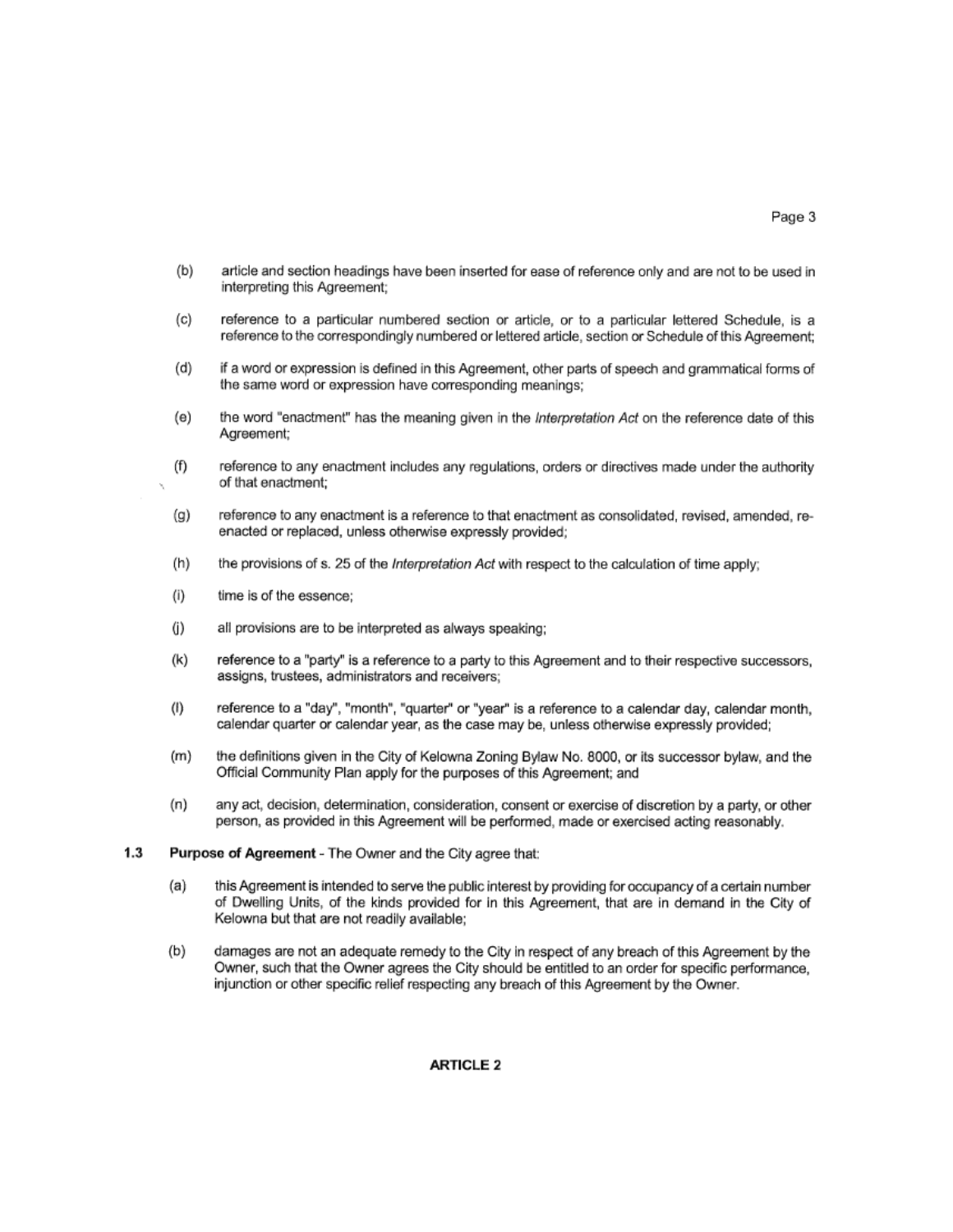### HOUSING AGREEMENT AND LAND USE RESTRICTIONS

- $2.1$ Land Use Restrictions - The Owner and the City herby covenant and agree as follows:
	- The Land will be used only in accordance with this Agreement; (a)
	- (b) The Owner will design, construct and maintain one or more buildings providing 154 Dwelling Units as Purpose-Built Rental Housing
	- $(c)$ The Owner acknowledges that the City will not support applications to stratify the building(s) on the Land, thereby allowing the identified Purpose-Built Rental Housing Dwelling Units to be sold independently of each other, for a period of ten (10) years from the date of this Agreement.

### **ARTICLE 3** HOUSING AGREEMENT AND TRANSFER RESTRICTIONS

- $3.1$ Purchaser Qualifications - The City and the Owner agree as follows:
	- $(a)$ the Owner will not sell or transfer, or agree to sell or transfer, any interest in any building containing Purpose-Built Rental Housing Dwelling Units on the Land other than a full interest in the fee simple title to an agency or individual that will continue to ensure that the Purpose-Built Rental Housing Dwelling Units are available in accordance with this Agreement.

 $3.2$ Use and Occupancy of Purpose-Built Rental Housing Dwelling Unit - The Owner agrees with the City as follows:

- (a) the Owner will rent or lease each Purpose-Built Rental Housing Dwelling Unit on the Land in accordance with the Residential Tenancy Act, and in no event may the Owner itself occupy a Purpose-Built Rental Housing Dwelling Unit or use the Purpose-Built Rental Housing Dwelling Unit for short-term vacation accommodation; and
- the Owner will deliver a copy of the Tenancy Agreement for each Purpose-Built Rental Housing  $(b)$ Dwelling Unit to the City upon demand.

### **ARTICLE 4 GENERAL**

- $4.1$ Notice of Housing Agreement - For clarity, the Owner acknowledges and agrees that:
	- $(a)$ this Agreement constitutes a housing agreement entered into under s. 483 of the Local Government Act;
	- $(b)$ the City is requiring the Owner to file a notice of housing agreement in the LTO against title to the Land:
	- $(c)$ once such a notice is filed, this Agreement binds all persons who acquire an interest in the Land;

Page 4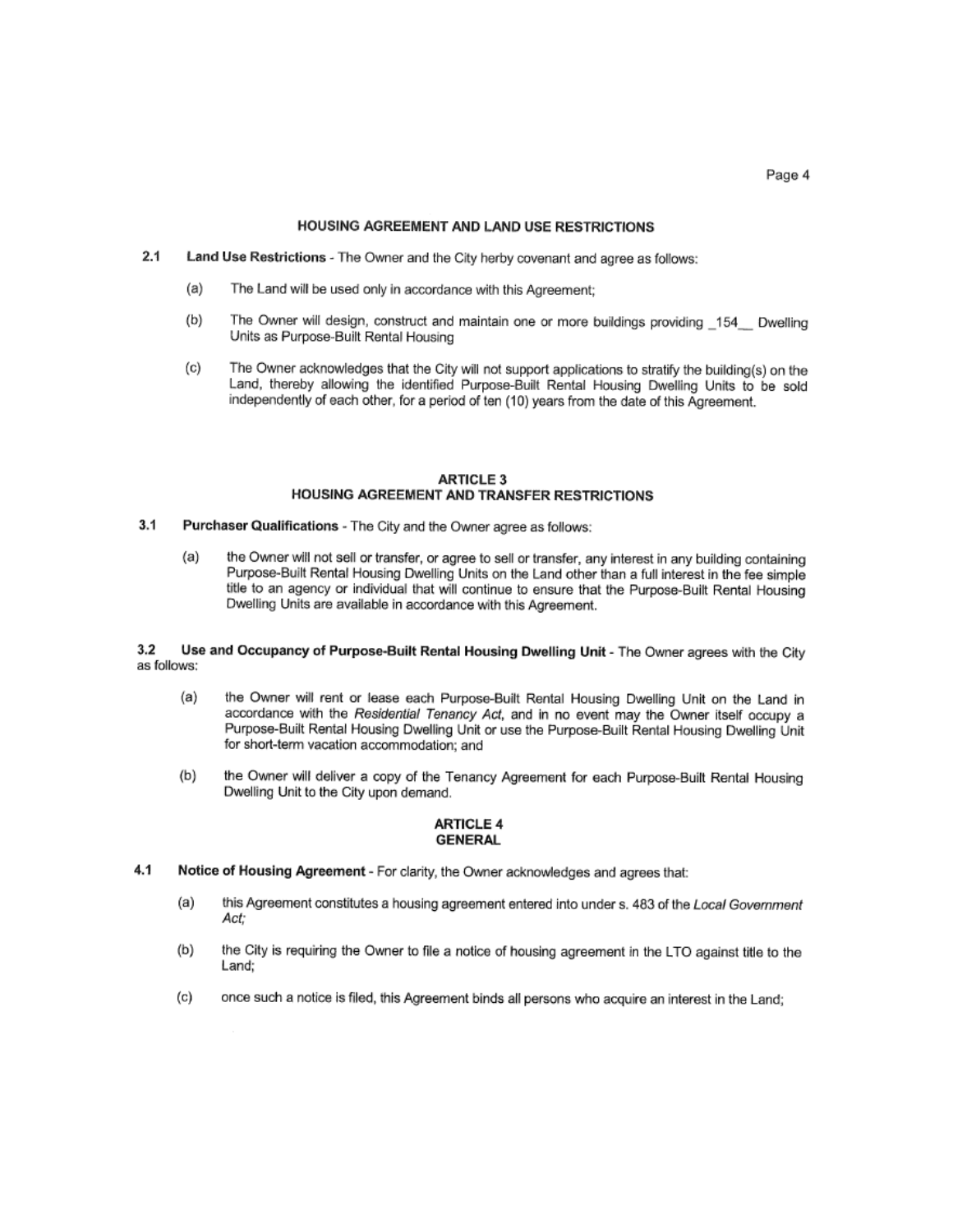$(d)$ in the event the parties agree to release this Agreement from the title of the Land, which may not occur before the tenth (10<sup>th</sup>) anniversary of the date of this Agreement, the Owner will repay the City for 100% of the amount of the rental grant received from the City. Such repaid funds will be directed to the City's Housing Opportunities Reserve Fund.

### $4.2$ No Effect On Laws or Powers - This Agreement does not

- $(a)$ affect or limit the discretion, rights, duties or powers of the City under any enactment or at common law. including in relation to the use or subdivision of land,
- $(b)$ impose on the City any legal duty or obligation, including any duty of care or contractual or other legal duty or obligation, to enforce this Agreement,
- $(c)$ affect or limit any enactment relating to the use or subdivision of land, or
- $(d)$ relieve the Owner from complying with any enactment, including in relation to the use or subdivision of land.
- 4.3 Management - The Owner covenants and agrees that it will furnish good and efficient management of the Dwelling Units and will permit representatives of the City to inspect the Dwelling Units at any reasonable time, subject to the notice provisions of the Residential Tenancy Act. The Owner further covenants and agrees that it will maintain the Dwelling Units in a satisfactory state of repair and fit for habitation and will comply with all laws, including health and safety standards applicable to the Land. Notwithstanding the foregoing, the Owner acknowledges and agrees that the City, in its absolute discretion, may require the Owner, at the Owner's expense, to hire a person or company with the skill and expertise to manage the Dwelling Units.
- $4.4$ Notice - Any notice which may be or is required to be given under this Agreement will be in writing and either be delivered or sent by facsimile transmission. Any notice which is delivered is to be considered to have been given on the first day after it is dispatched for delivery. Any notice which is sent by fax transmission is to be considered to have been given on the first business day after it is sent. If a party changes its address or facsimile number, or both, it will promptly give notice of its new address or facsimile number, or both, to the other party as provided in this section.
- 4.5 Agreement Runs With the Land - Every obligation and covenant of the Owner in this Agreement constitutes both a contractual obligation and a covenant granted by the Owner to the City in respect of the Land and this Agreement burdens the Land and runs with it and binds the Owner's successors in title and binds every parcel into which it is consolidated or subdivided by any means, including by subdivision or by strata plan under the Strata Property Act.
- 4.6 Limitation on Owner's Obligations - The Owner is only liable for breaches of this Agreement that occur while the Owner is the registered owner of the Land.
- 4.7 Release - The Owner by this Agreement releases and forever discharges the City and each of its elected officials, officers, directors, employees and agents, and its and their heirs, executors, administrators, personal representatives, successors, and assigns, from and against all claims, demands, damages, actions, or causes of action by reason of or arising out of advice or direction respecting the ownership, lease, operation or management of the Land or the Dwelling Units which has been or at any time after the commencement of this Agreement may be given to the Owner by all or any of them. This clause will survive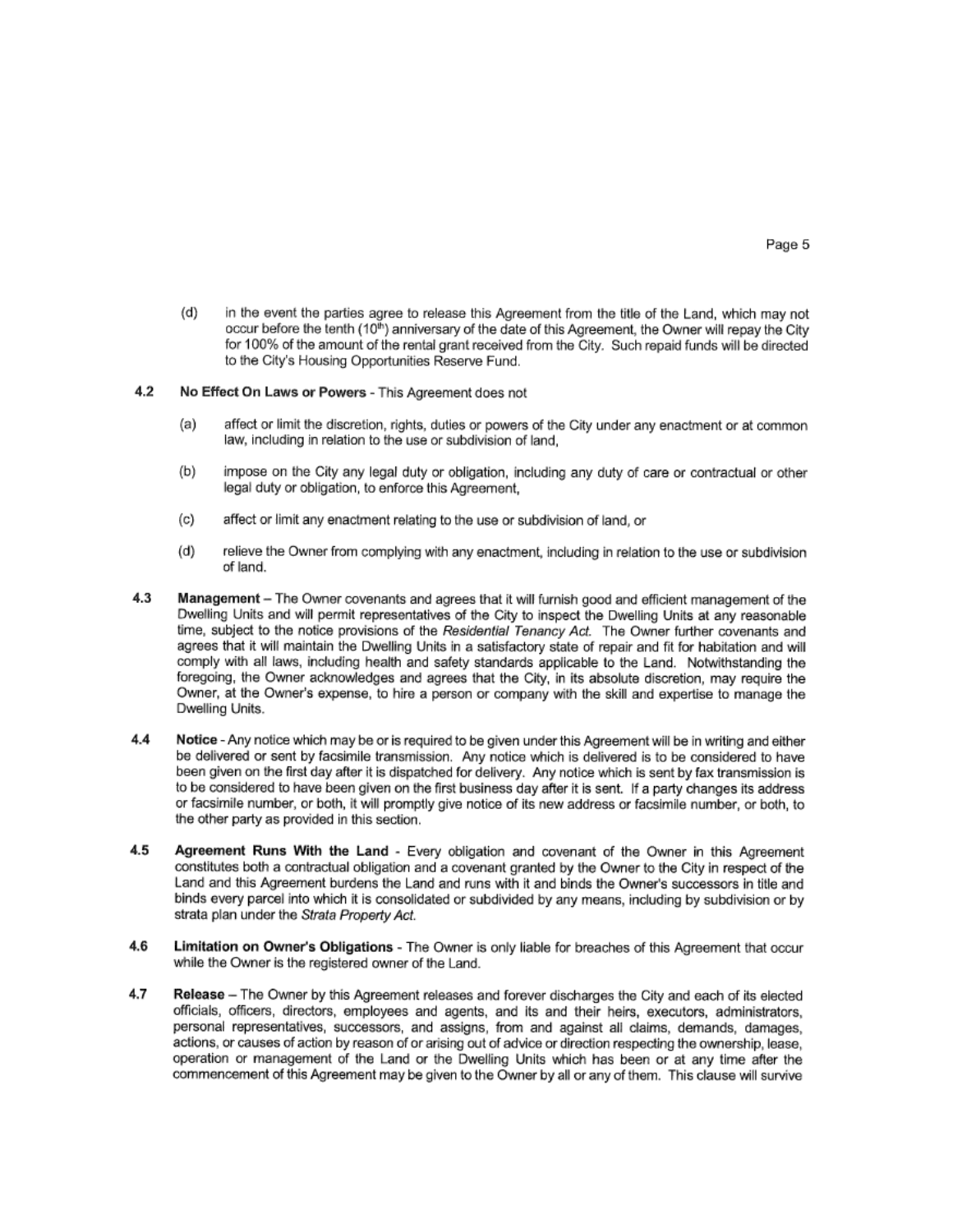the termination of this Agreement.

- 4.8 Joint Venture - Nothing in this Agreement will constitute the Owner as the agent, joint venturer, or partner of the City or give the Owner any authority to bind the City in any way.
- 4.9 Waiver - An alleged waiver of any breach of this Agreement is effective only if it is an express waiver in writing of the breach. A waiver of a breach of this Agreement does not operate as a waiver of any other breach of this Agreement.
- 4.10 Further Acts - The Owner will do everything reasonably necessary to give effect to the intent of this Agreement, including execution of further instruments.
- 4.11 Severance - If any part of this Agreement is held to be invalid, illegal or unenforceable by a court having the jurisdiction to do so, that part is to be considered to have been severed from the rest of this Agreement and the rest of this Agreement remains in force unaffected by that holding or by the severance of that part.
- 4.12 Equitable Remedies - The Owner acknowledges and agrees that damages would be an inadequate remedy for the City for breach of this Agreement and that the public interest strongly favours specific performance, injunctive relief (mandatory or otherwise), or other equitable relief, as the only adequate remedy for a default under this Agreement.
- 4.13 No Other Agreements - This Agreement is the entire agreement between the parties regarding its subject and it terminates and supersedes all other agreements and arrangements regarding its subject.
- Amendment This Agreement may be discharged, amended or affected only by an instrument duly 4.14 executed by both the Owner and the City.
- Enurement This Agreement binds the parties to it and their respective successors, heirs, executors and 4.15 administrators. Reference in this Agreement to the "City" is a reference also to the elected and appointed officials, employees and agents of the City.
- 416 Deed and Contract - By executing and delivering this Agreement each of the parties intends to create both a contract and a deed executed and delivered under seal.